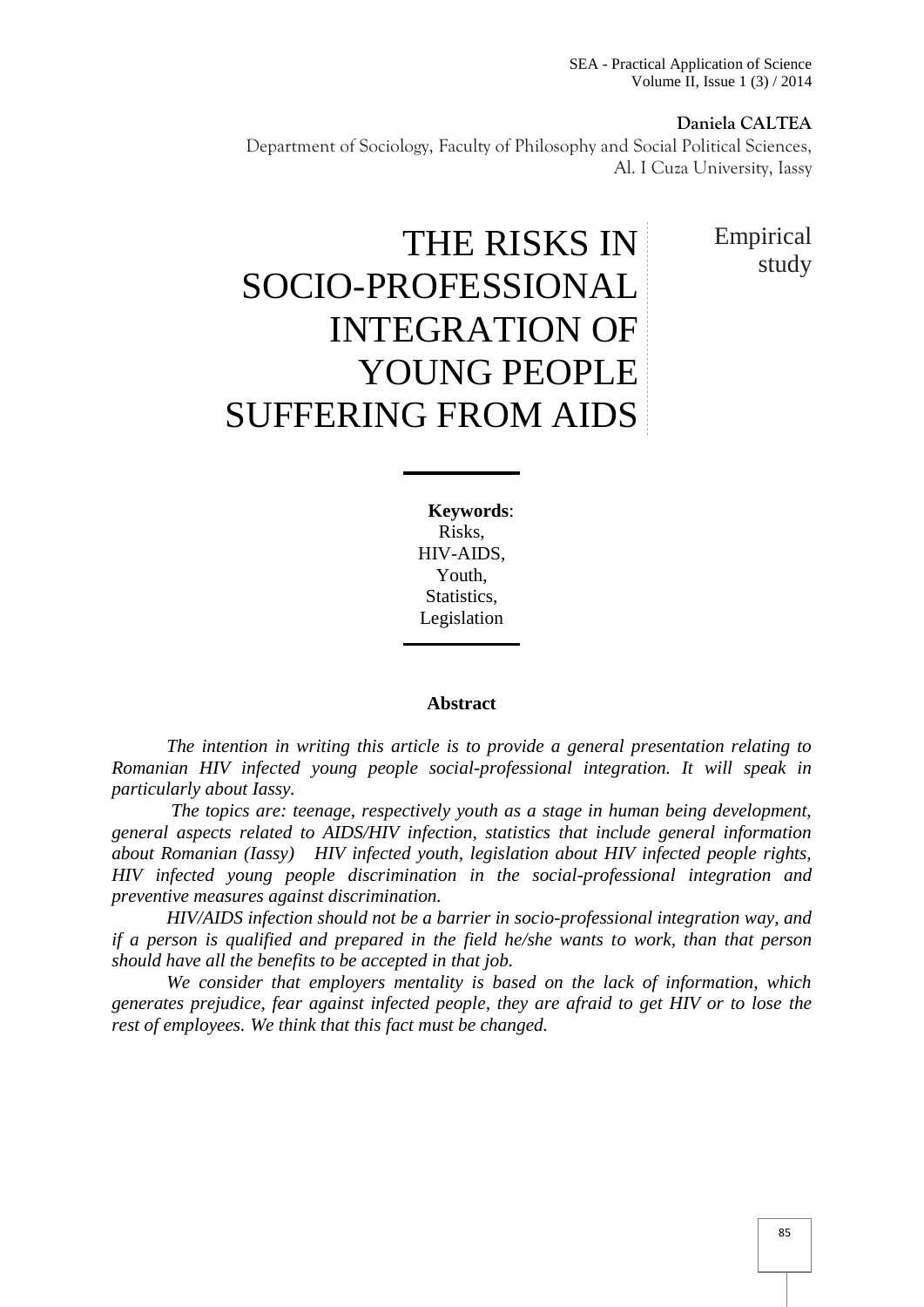#### **INTRODUCTION:**

The motivation of this theme is based on the experience of working with young people, residents in a placement centre and the discontent with regard to situations of discrimination that I found, where this category of workers is exposed, assisted when they tried to integrate from a socio-professional point of view.

## **1. HIV/AIDS**

#### **1.1. Concepts relating to HIV/AIDS**

One of the most challenging and at the same time, troubling social phenomenon facing Romanian society is youth with HIV/AIDS infection (Iftimoaei, 2004).

**HIV** is the human immunodeficiency virus which is located in the T4/CD4 cells, where it also multiplies, decreasing the ability of the body's defence against infection and disease.

**AIDS** (deficient acquired syndrome) is the most serious form of infection with HIV. AIDS is a syndrome, characterized by the Polymorph repeated infections and opportunistic infections, called rebel, arising and developing in patients whose immune system is heavily affected (Ursaci, 2003).

If the infection were initially treated as strictly as a medical problem it is unavoidable that the consequences of psycho-social, educational, economic and cultural existence of children in HIV/AIDS and their families would lead to the involvement of other professionals besides doctors and social workers, psychologists and sociologists. They should make possible the mediation between the medical staff and the community of the infected youth and to raise awareness among the community. AIDS is the problem of the entire society, not just of those infected or affected by it. HIV infection is the cause of a crisis which can be described as urgent and which has an undermining long-term effect in human development (Buzducea, 2008).

In the case of HIV/AIDS infection, just as it is with any other disease, it is easier to prevent than to treat, so I will list the ways in which infection is possible (table no. 1).

The most important risk groups are: drug users, poly-transfusants, people who casual or unprotected sexual intercourse, people who practice commercial sex, homosexuals, immigrants returning in their own country after a long period of time, emigrants, people suffering from TB, inmates, people who already suffer from other sexually transmitted diseases, people who do not have access to education in general (Buzducea, 2007, 2010).

#### **1.2. The extent of the phenomenon**

Despite of increasing funding for prevention and treatment of real political commitment and wider access to antiretroviral drugs – capable of slowing down the progress of disease without a cure – the epidemic continues to be stronger than the efforts put in and people from all regions of the world are affected by HIV/AIDS (Buzducea, 2011).

In Europe, Romania ranks first in terms of the number of children and young people affected by AIDS, but judging by the total number of cases, it is closer to Western countries than to those from Central and Eastern Europe (table no. 2).

According to the same source in our country the counties with the highest percentage of the population infected with HIV/AIDS at 30th June 2012 are: Constanta (940 cases), Galati (787), Bacau (334).

But, in the area of Moldova on the 30th of June 2012 statistics show that in Bacau County had 335 people infected with HIV/AIDS, in Galati County 300 cases, in Neamt County 257 cases and in Iassy County 253 cases.

#### **1.2.1. Data on HIV/AIDS in Regional Centre Iassy**

In the Regional Centre of HIV / AIDS Iassy the Infectious Diseases Hospital has currently in the dispensary,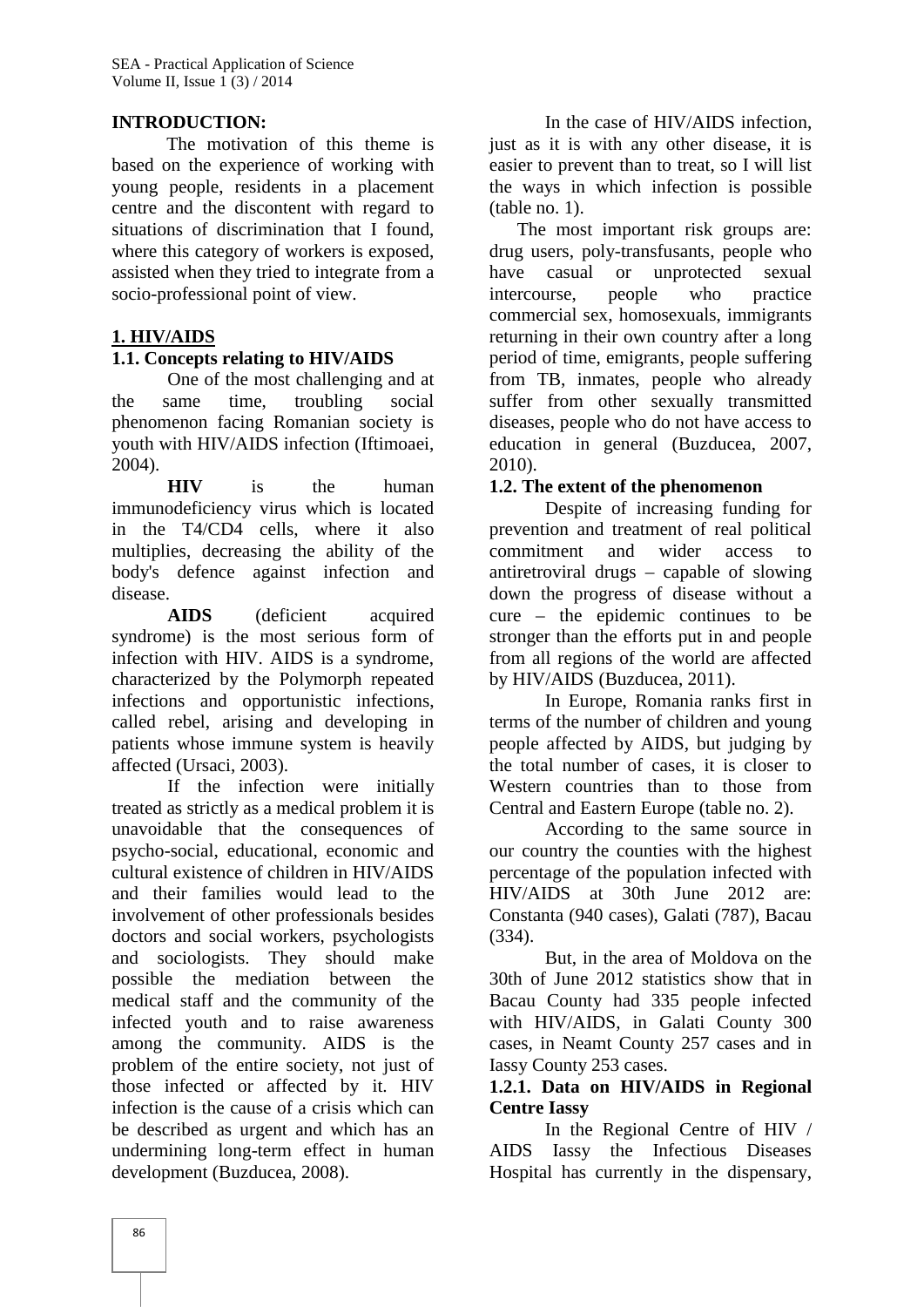over 1,300 patients. In 2012, scientists found 53 people infected with HIV-AIDS. In 2013, specialists have diagnosed 70 patients coming from all districts of Moldova. In the records of HIV-AIDS in Regional Centre of Iassy are currently 1400 people (DSP, 2013).

The statistics also reveal that in the County are approximately 253 individuals suffering from AIDS and around 86% of them are young people (above 18 years old) and physically able to work. So the risk is represented by young (who are older than 18), who have been infected during 1989-1992 and who are seeking for a job.

## **1.3. The legislation concerning the right to work of people suffering from HIV/AIDS**

To law or medicine, AIDS is a disease like any other.

The rights of people living with HIV/AIDS are recorded in the national and international regulations which have both a general and special character.

#### **International legislation:**

**a) The Declaration of human rights:** article 1 shows that all human beings are born free and equal in dignity and rights and in article 23 stipulates that every person has the right to work, to free choice 2. of work, to fair and satisfactory conditions of work and guarantees protection against unemployment.

**b) International Covenant on Civil and political rights:** article 6 shows that the countries part of the pact recognize the right to work which includes the right of every person to have the possibility to living through a freely chosen or accepted working place and guarantees this right.

## **National legislation:**

## **a) General national legislation:**

**1. The Romanian Constitution** in article 41 guarantees the right to work and shows that the choice of profession, job, occupation or of working place is free.

**2. The labour code** in article 13 stipulates that a person acquires the ability to work when reaching the age of 16. Also the

individual may conclude a labour contract as a paid employee when reaching the age of 15 with the agreement of the parents or legal representatives, for activities that overlap with the development of his/hers skills and knowledge, only when their personal development, health and professional training are not endangered. After reaching the age of 18 the individual may choose to exercise harmful or dangerous jobs. These jobs will be established by decisions of the Government.

**b) Exceptional national legislation:**

**1. Law 589/29 from October 2002 concerning measures of prevention and eradication of AIDS and protection of people living with HIV** the 3<sup>rd</sup> article (first chapter) requires that people infected with HIV or suffering from AIDS benefit from social protection, non-discriminatory treatment regarding the right to education, the right to work and to professional promotion. The health condition cannot be a criterion for redundancy or dissmission. In article 7, chapter III is shown that, depending on the stage of the infection, persons infected with HIV or suffering from AIDS can receive professional guidance.

**2. Law 448/2006 concerning the protection of individuals with disabilities** in Chapter II Article 6 shows that people with disabilities (people with HIV are considered disabled) are entitled to employment and workplace adaptability and professional guidance and orientation. Article 8 shows that the National Authority for people with disabilities and other central and local public authorities are obliged to ensure conditions for integration and social inclusion of persons with disabilities.

**3. Law 324/2006 amending and supplementing Government Ordinance no. 137/2000** on preventing and sanctioning all forms of discrimination guarantees non-discriminatory treatment of people suffering from AIDS.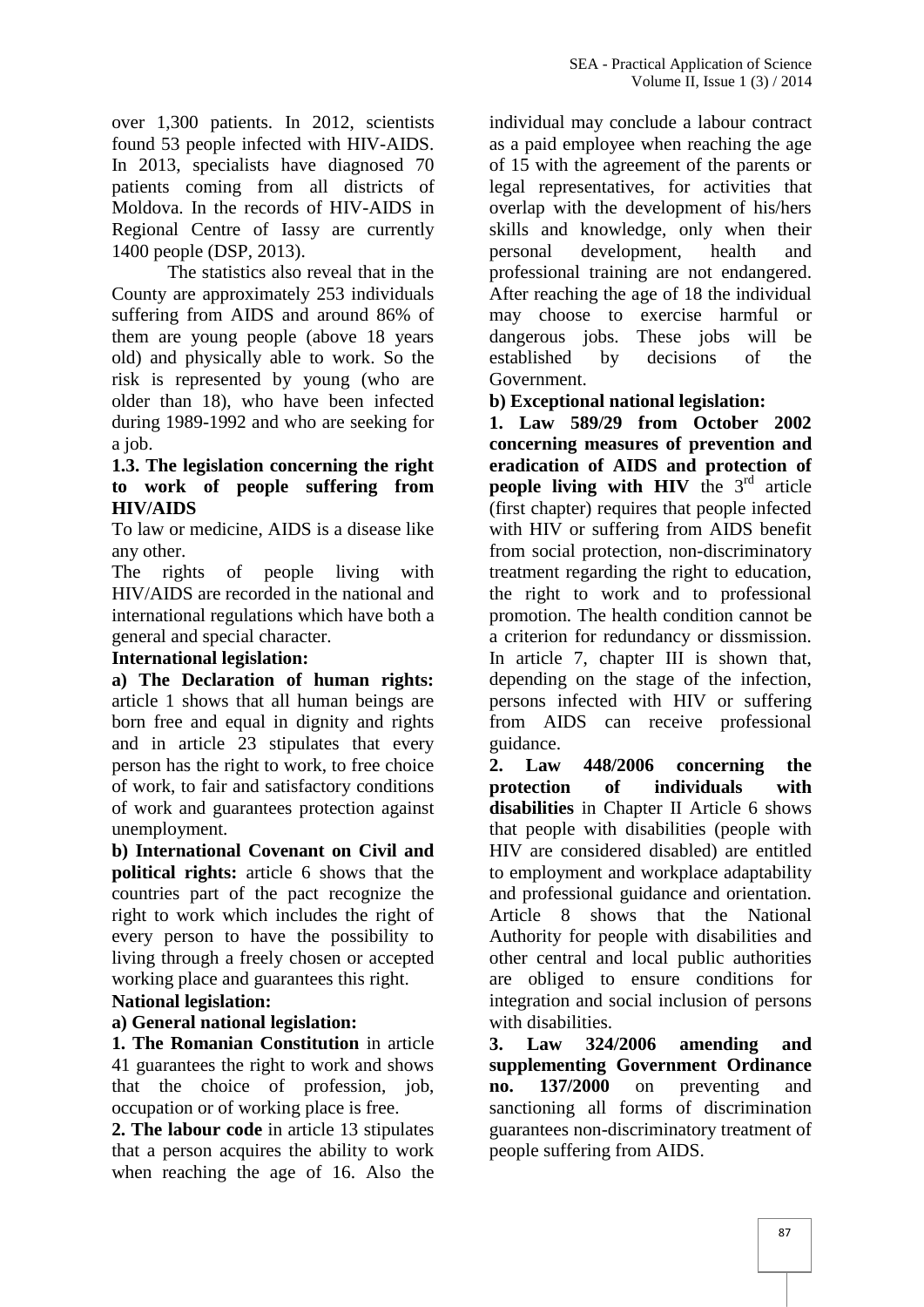SEA - Practical Application of Science Volume II, Issue 1 (3) / 2014

Under this law by discrimination is meant any form of exclusion, restriction or preference based on race, nationality, ethnicity, language, religion, social class, belief, sex, sexual orientation, age, disability, non-contagious chronic disease, HIV infection, belonging to a particular disadvantaged group and any other criterion that has as a purpose or effect the restriction of the human rights and fundamental freedoms and rights recognized by law in the political, economic, social and cultural or in any other areas of public life.

**4. The privacy law** makes reference to confidentiality of data on people suffering from AIDS, which is mandatory for health network employees, the employers of these persons and civil servants who have access to information during the time they are working.

#### **2. Research**

Under the legislation, all citizens, including those with HIV-AIDS should enjoy all human rights without discrimination. The questions that derive participant from this are:

- Why are these people discriminated?

- What are the main risks that arise in socio-professional integration of HIV infected youth?

- What steps should we take to eliminate discrimination?

How can the socio-professional integration of the young suffering from AIDS influence their lifestyle?

To give a clear answer to these questions, we conducted a **qualitative research,** (comprehensive and descriptive). Gathering information for it was possible because of the work I carried out in the ,,Gulliver", Hospice Placement Centre and through collaboration with various foundations and associations whose beneficiaries are people infected or affected by HIV / AIDS (ADV, ARAS).

#### **The objectives of the research were**: **a) General objectives:**

- Evaluating the implementation of the right to work of young people infected with HIV.

#### **b) Specific objectives:**

- Identify and analyse the elements of law in which right to work of young people infected with HIV is recorded;

- Identify and analyse situations and ways in which the right to work is respected and valued;

- Identify different obstacles in the labour law compliance and exploitation of young people infected with HIV;

- Identify measures necessary to remove barriers in the area of the right to work of young people infected with HIV.

#### **The individuals who participate to the study were**:

a) HIV infected youth (above 18 years old) part of ,,Guliver" Placement Centre and from Iassy County;

b) Specialists working with the group.

In this research, we used the techniques of documentary analysis, observation, individual interviews and group interviews.

It was easy for me to use participant observation for at least 8 hours per day because I lived and worked with these people. From interviewing them and the specialists working with them I had the opportunity to gather important information strictly related to their problems and regarding their daily life.

You cannot truly understand the life of an ill person unless you are in the same position as him/her, but you can get a broad idea of their feelings when they talk about special medical needs or about the way in which they have been discriminated and excluded from some social groups.

#### **The tools used were:**

- a) legislative documents;
- b) observational guides;
- c) interview guides.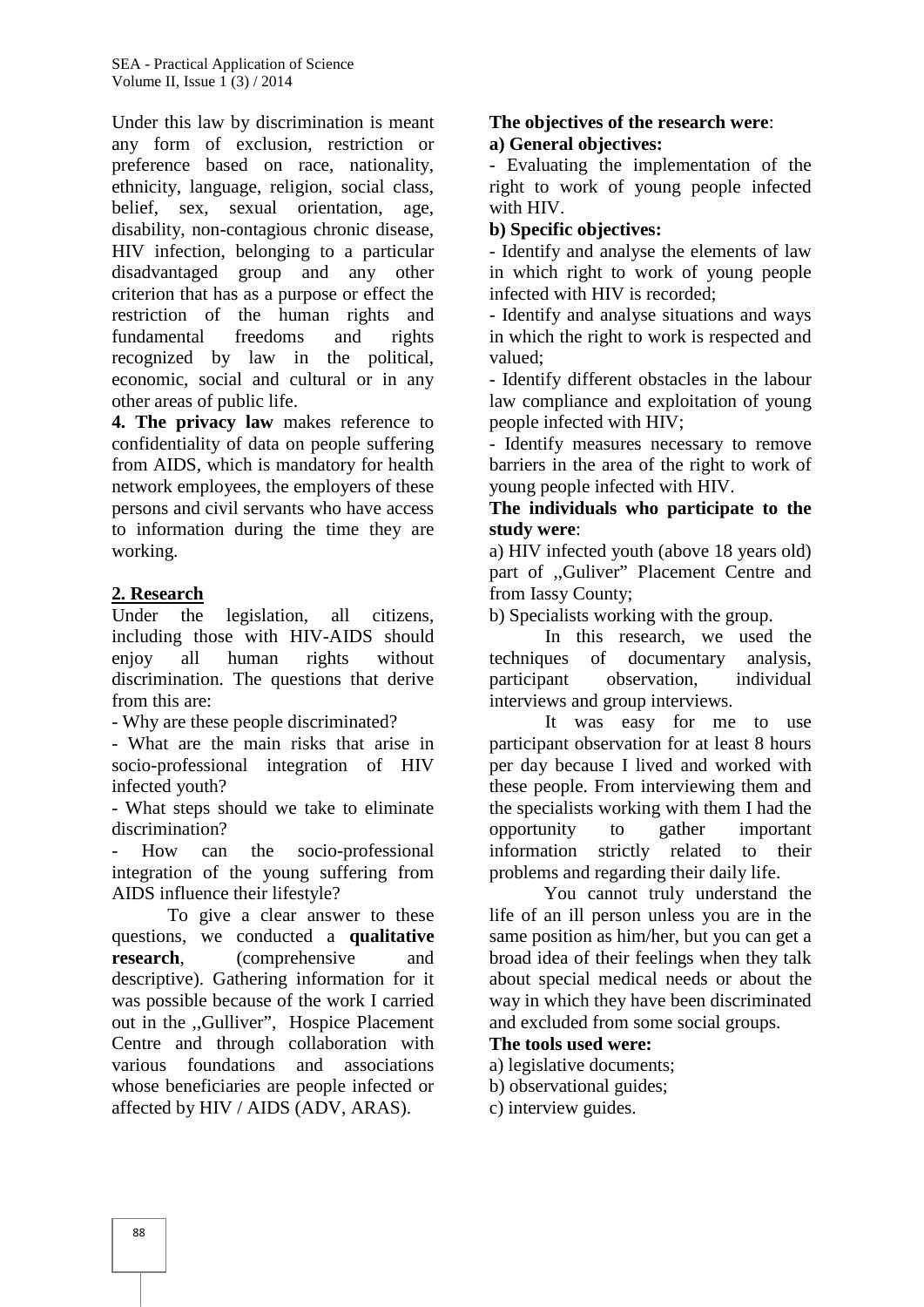#### **Conclusions:**

In Romania, although there are laws that support and protect non discriminatory access to employment for people suffering from AIDS (Romanian Constitution, Law 448/2006, Law 584/2002, Law no. 53/2003), they are not entirely and properly applied. Generally, HIV infected people who get a job are forced to hide the fact that they are ill in order to avoid the discriminatory practices.

Forms of discrimination against HIV-positive youth in the socio professional integration can be:

- refusal of employment due to a person's HIV-positive status;

- putting pressure on people suffering from AIDS;

- firing people suffering from AIDS by the employer when finding out about the employee's disease.

HIV infected youth has limited access to the labour market, one of the reasons being the low quality of their educational training. Quitting school or taking a course designed for people with special needs may be some of the reasons responsible for poor educational preparation of young people suffering from AIDS.

HIV positive youth do not have the knowledge and skills necessary to participate in competitions for the selection of a particular job.

From 2008 to 2012 no economic agent from Iassy, except the ones working in protected units and workshops employed any person suffering from AIDS.

The graduated youth who live at 'Guliver' Hospice Placement Centre were employed in ,,UTIL-DECO" sheltered workshops of ADV Foundation. These workshops were created by a project developed by ADV in partnership with DGASPC Iassy.

Removing barriers to socio professional integration of young HIV is now a priority, given the large number of cases of HIV infected youth (~7000) who have the right age for entering the labour market.

The youth believes that the illness should not constitute a barrier for socio professional integration. If a person is competent in the field and is qualified/ trained for the job they should have every chance to be accepted by the employer. In other words the ability, skills, and educational background must represent real advantages and opportunities in accessing the labour market.

**Recommendations for achieving socio-professional integration** (when suffering from AIDS):

- Programs to reduce educational handicap of young suffering from AIDS;

- Building confidence and improving self esteem of HIV infected youth;

- Availability of realistic educational and vocational guidance programs;

- Counselling HIV infected young people for preparing them to get employed;

Support for HIV-positive youth in choosing jobs according to their personal skills and health condition;

- Organizing job fairs;

- Modification of legal regulations concerning mandatory HIV test performed before employment;

- Enrolment of the young into the database of County Agency EMPLOYMENT and NATIONAL AGENCY FOR EMPLOYMENT (condition of information on training courses);

- Providing facilities for training courses for HIV infected youth. Most of the youth oriented towards educational programs for children with special needs, although their level of intelligence was in co-ordinance with the one in institutions of mass education. Thus their qualifications do not meet the requirements of the current labour market. Marginalization, stigma and exclusion from mainstream education is cannot be justified by invoking various aspects and contravenes the fundamental right of social categories (the right to education). Access to public schools of HIV infected children is often considered a relevant indicator of awareness and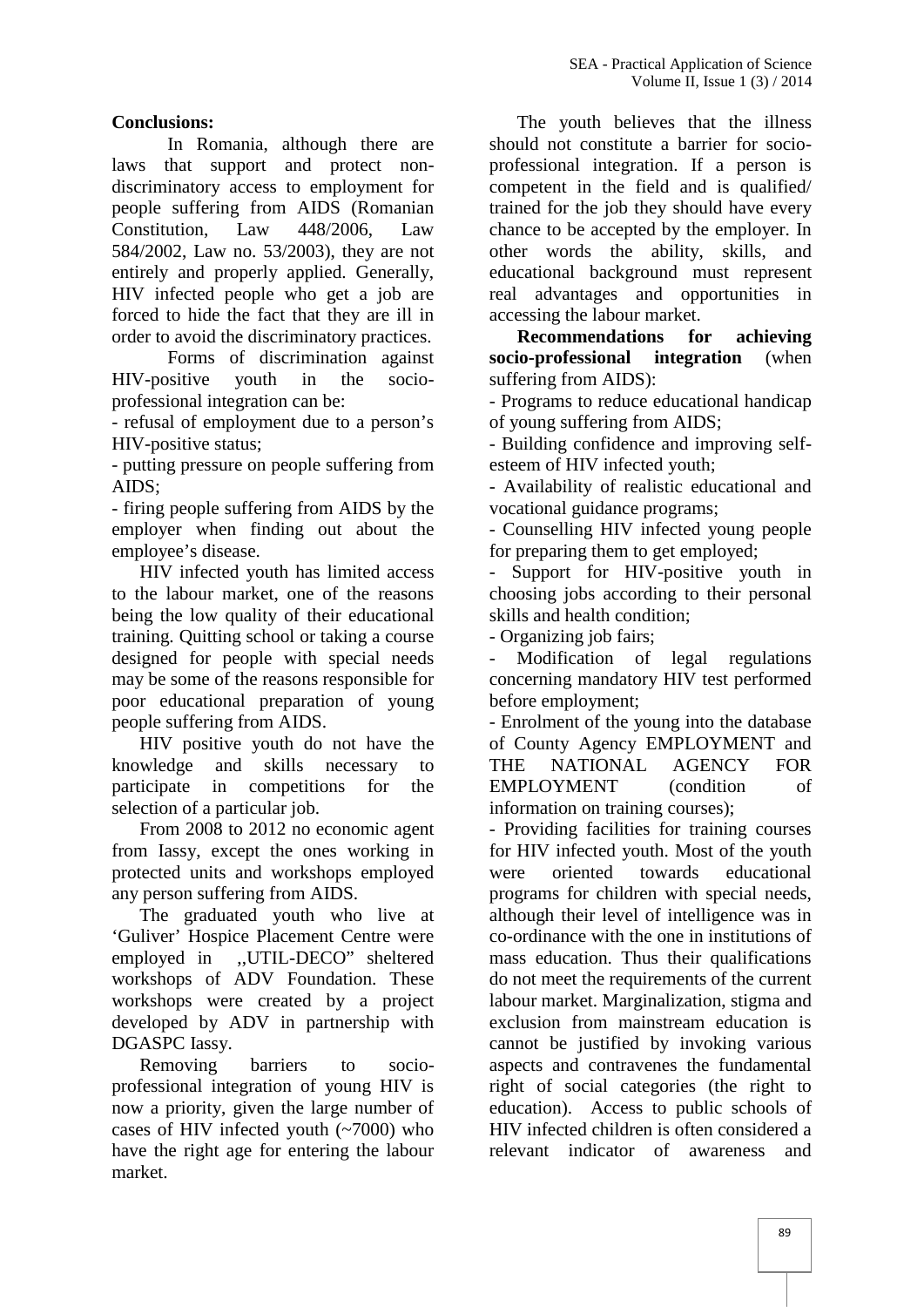knowledge of the community on matters of HIV/AIDS;

- Providing adequate information on HIV/AIDS to employers;

- Awareness campaigns for employers, informing about employment opportunities of HIV infected youth;

- Facilities for employers who employ individuals suffering from AIDS;

- Mechanisms to challenge discriminatory dismissal;

- Creating protected working places for those who are able to work;

- Creating the opportunity of starting their own business by offering loans;

- Collaboration with various governmental and non-governmental organizations in order to ease the process of finding a job;

- Informative materials that include law articles regarding the rights as employees and the obligations of employers (they should be addressed to both employers and employees); they will be distributed by NGOs at job fairs and at meetings with employers;

- Changing the mind-set of employers, which is often characterized by the lack of information, prejudice or fear of contacting the virus and not losing their other employees; replacement of the moral beliefs that lead to the view that HIV infection is the result of moral mistakes, of promiscuity, deviant behaviour or simply the fact that HIV infected people come from poor communities or have low access to education.

People must realize the fact that the disease is not spread as easily anyway and those infected with HIV must be understood and accepted in the society.

I wish that the measures proposed help the young suffering from AIDS in their socio-professional integration, stepping towards an independent life. I believe that these individuals are a major human resource to be valued and I think it is time for the rest of the people to see them from this perspective as well.

#### **References**

- [1] Buzducea, D, 2011, *The access to antiretroviral therapy for people living with HIV in Romania,* 2011, Editura Alpha MDN, Buz u.
- [2] Buzducea, D, May 2010, *The situation of Romanian HIV-positive adolescents: Results from the first national representative survey,* in AIDS Care. Psychological and Socio medical Aspects of AIDS- HIV (cotat ISI, factor de impact 1.466), vol. 22, no. 5, pp. 562-569, coautor.
- [3] Buzducea, D, 2008, *O monografie a fenomenului HIV/SIDA în România* [A monograph of the phenomenon of HIV / AIDS in Romania], Editura Universit ii din Bucure ti.
- [4] Buzducea, D, 2007, *Riscuri la tineri. Studiu de caz: adolescenţii cu HIV/SIDA din România* [Risk youth. Case study: adolescents with HIV / AIDS in Romania], coordonator, Editura Universit ii din Bucure ti.
- [5] *Compartimentul pentru Monitorizare Evaluare a infecţiei HIV/SIDA în România* [Department for Monitoring and Evaluation of HIV / AIDS in Romania] – IBI ,,Prof. Dr. M. Bals", http://www.cnlas.ro/date-statistice.
- [6] Direc ia de s n tate public, Ia i, *Autoritatea de Sănătate Publică Iaşi, Serviciul de Supraveghere i Control al Bolilor Transmisibile*. [Department of Public Health Iassy, Authority of Public Health Science, Department of Communicable Disease Surveillance and Control], 2013. Retrieved from http://www.dspiasi.ro.
- [7] Iftimoaei M., coord., 2004, *Ghid de asisten social a persoanelor infectate i afectate HIV/SIDA* [Guide welfare of persons infected and affected by HIV / AIDS], Funda ia "Al turi de Voi, Ia i.
- [8] *International Covenant on Civil and political rights*, 1966, article 6.
- [9] Legea nr. 324/2006 pentru modificarea i completarea Ordonan ei Guvernului nr. 137/2000 *privind prevenirea i sanc ionarea tuturor formelor de discriminare* [Law no. 324/2006 amending and supplementing Government Ordinance no. 137/2000 on preventing and sanctioning all forms of discrimination].
- [10]Law 448/2006 *concerning the protection of individuals with disabilities*, article 6, 8.
- [11]Law no. 53/2003, *The labor code*, article 13, 16.
- [12] Law 589/29 from October 2002 *concerning measures of prevention and eradication of AIDS and protection of people living with HIV*, article 3, 7.
- [13]Law 584/2002, *concerning measures to prevent the spread of AIDS in Romania and the protection of people living with HIV or AIDS.*